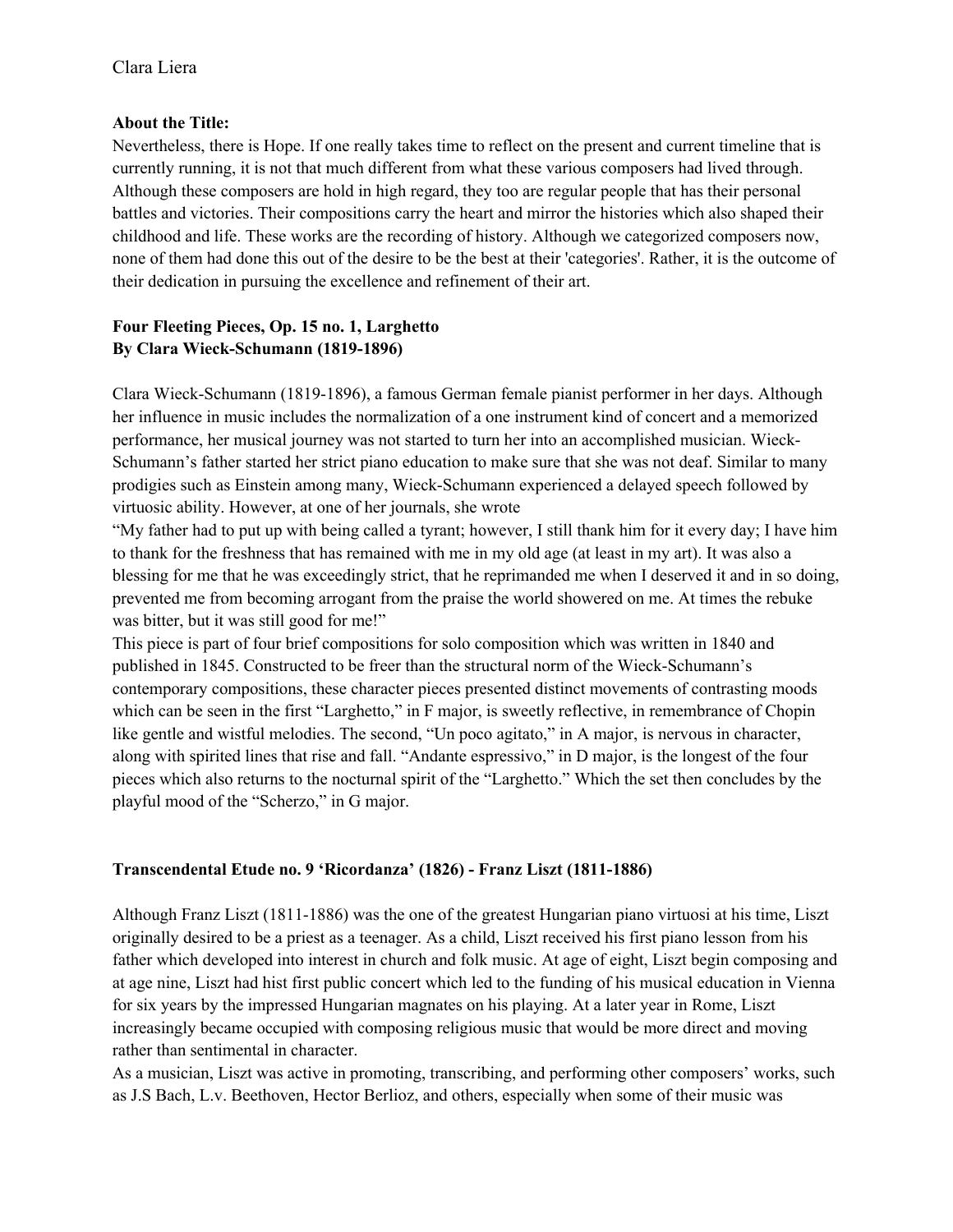underappreciated. He invented the symphonic poem for orchestra, extending harmonic language, and anticipating the atonal music of the 20<sup>th</sup> century. Liszt wrote books on Frédéric Chopin, Richard Wagner's Lohengrin and Tannhäuser, and John Field's nocturne as well.

Ferruccio Busoni described the ninth etude, "Ricordanza" ("Remembrance") as "faded love letters." In the placid key of A-flat major, Ricordanza is wistful, bittersweet, tinged with melancholy, yet at times bursts into the moments of intense emotions that accompanying such strong memories. Filled with lengthy quasi-improvisatory passages announcing the principal melodic ideas the piece suggests memories of happy and joyful times filled with moments of uneasiness, yet nostalgic ending.

### **Piano Sonata no. 28 in A Major, Op. 101- L.v. Beethoven (1770-1827)**

Born in Bonn, Germany, L.v. Beethoven's (1770-1827) is one of the names that most if not all people would recognize. His life was anything but extraordinary; full of hardships and brilliances. A character that has been known to be rather difficult to get along with, his life journey can easily be traced through his musical compositions throughout his years. Typically, his life known to be divided into three different eras: early, middle, and late eras. In his early years, Beethoven was under Haydn and Mozart's influence, which can be found in the style of his early composition. This is the time where he intergrades as one of Vienna's musical elites as both pianist and composers. His contemporary accounts noted of Beethoven's tremendous power, character, and unheard-of bravura and facility playing along with frequent requirement for assistant to pull out broken strings out the instrument he played. Along in this period, Beethoven bear the loss of losing his loving mother and assuming the head of the household position due to his alcoholic father. By his late 20s his hearing started to decline as well followed by his brother death 20 years later and a custody battle over his nephew. His deafness, among many was one of the biggest factors that drove him to be more isolated from the society. The Sonata Op. 101 was composed in one of his most productive years. This is around the time Beethoven was Germanized the musical Italian vocabularies, which can be reflected in the piece's titles. This piece has a free-form, a quasi fantasia style similar to his 1801's Op. 27. Opened with warm intimate poetic melody in the first movement, this Op. 101 is quickly followed by the aggressiveness of the idée fixe rhythmical march of the second movement. Then, although the third movement seems to purports the march of the second movement, it actually is the introduction to the final movement; a noble expressive opening heightened by the brief appearance of the first movement's main theme.

### **Sarah's Hope - Lisa Carter (1997-Present)**

A Washington-Los Angeles based musician, Lisa Carter (1997-Present) is an active artist, writer, pianist, harpist, educator, and composer. Upon hearing the program's theme of *Hope*, Carter arranged her orchestral piece Sara's Hope for piano as a part of this program. Having been blessed with the friendship and instruction of great musicians, such as Mike Watts, Jonathan David Neal, Dr. Robert Denham, hit songwriter Adam Watts for composition and Dr. Jiayi Shi and Rique Pantoja for piano, Carter continues to write her own music, including concert music, cinematic music, and commercial music.

On the Composer's personal notes: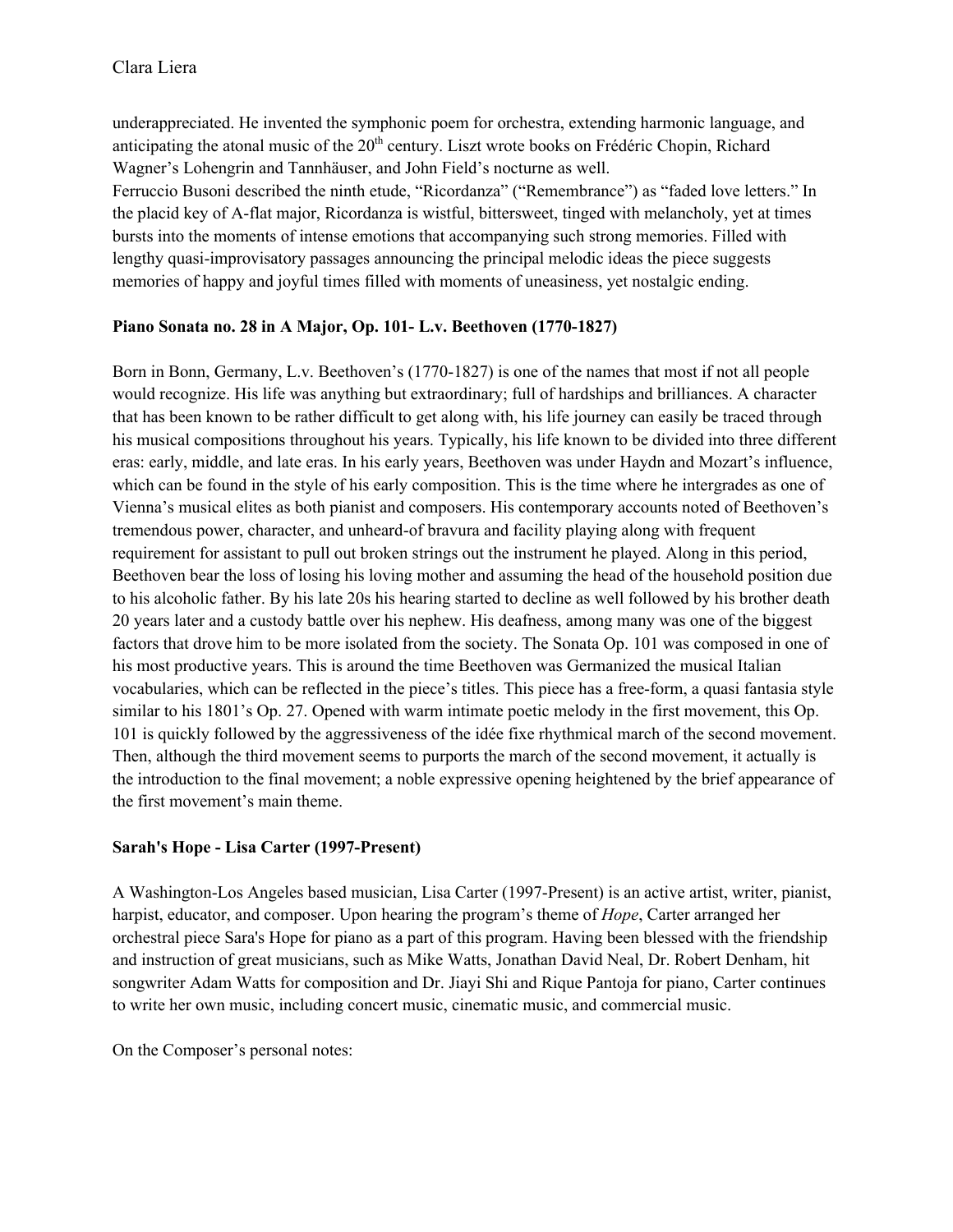"Sara's piece started as a string, oboe, and piano piece. It was, ironically, started on a hot summer day while my Dad was vacuuming the house. Even through all the noise and the heat, I wanted something that alluded strongly to night, stars, and rain. It was also written with a character of mine, who I called Sara, in mind. She is questioning her circumstances while gazing at the stars. I didn't plan for the song to end so happily, in such a major tonality, but it felt right to end it that way, so that's how I decided to keep it. Sara finds peace at the end, and the hope that comes along with it.

#### **Clarinet Sonatas Op. 120 no. 1 - J. Brahms (1833-1897)**

A German composer and pianist J. Brahms (1833-1897) spent his early days by playing his compositions in the inns, brothels, and city docks in Hamburg, Germany. It was only after his encounter with the Schumanns and Robert Schumann's article in the Neue Zeitschrift Musik (music journal) that Brahms became a well-known composer. By March 1891, having no new compositions written out for more than a year, Brahms' creative impetus appeared to have faded away. Brahms being acquinted with clarinetist Richard Mühlfeld (1856-1907) in his visit to Meiningen, who performed privately for Brahms inspired his compositions of Trio Op 114, Quintet Op 115 for clarinet and strings, and two clarinet and piano Sonatas Op 120 no. 1 and 2, which also transcribed and became a staple repertoire for the viola. The Clarinet Sonatas Op. 120 no. 1 features an assertive statement in its first movement main melody and a reflective second movement.

### **Romance Op. 23 - Amy Beach (1867-1944)**

Amy Beach (1867-1944) is known as the first female composer to have a symphony performed by a major orchestra (In 1896 the Boston Symphony Orchestra premiered Beach's "Gaelic" Symphony), as one of the first U.S. composers to have her music be recognized in Europe, as well as the first classical U.S. composer to achieve success without the benefit of European study. Yet, if it was not for Adrienne Fried Block, an advocate of women in music from historical erasure and obscurity in the 70s-90s, Beach would have been forgotten despite all of her works and achievements. Born into a musically gifted cotton and paper mill owner family in New Hampshire, Amy Beach began taking piano lessons from her mother when she was six years old. Despite never having a formal musical education, Beach did not let her circumstances stop her pursuit of music. Prior and after her marriage years, Beach spent her times studying harmony, counterpoint, fugue, and orchestration on her own; absorbing orchestration treaties by Berlioz and Gevaert as well as closely examining Wagner's operas and attended Boston Symphony concerts with scores in hand. Beach was able to write out Bach fugues and entire symphonic works by memory. Upon Beach's marriage, in which she was made to promise to no longer teach piano and to be limited to perform two recitals a year and behave appropriately as a doctor's wife, her name became known as Mrs. H.H.A Beach, which were the initials of her husband. When he died, however, she dropped the three initials and simply went by "Amy Beach". The "Romance for Violin and Piano" is a piece Beach wrote as a dedication to Maud Powell, who was a violin prodigy and a pioneer female performing violinist. In Romance Beach portrays a passion filled love story from beginning to end full of soaring high notes and calming passages that pull the listener in to the love story.